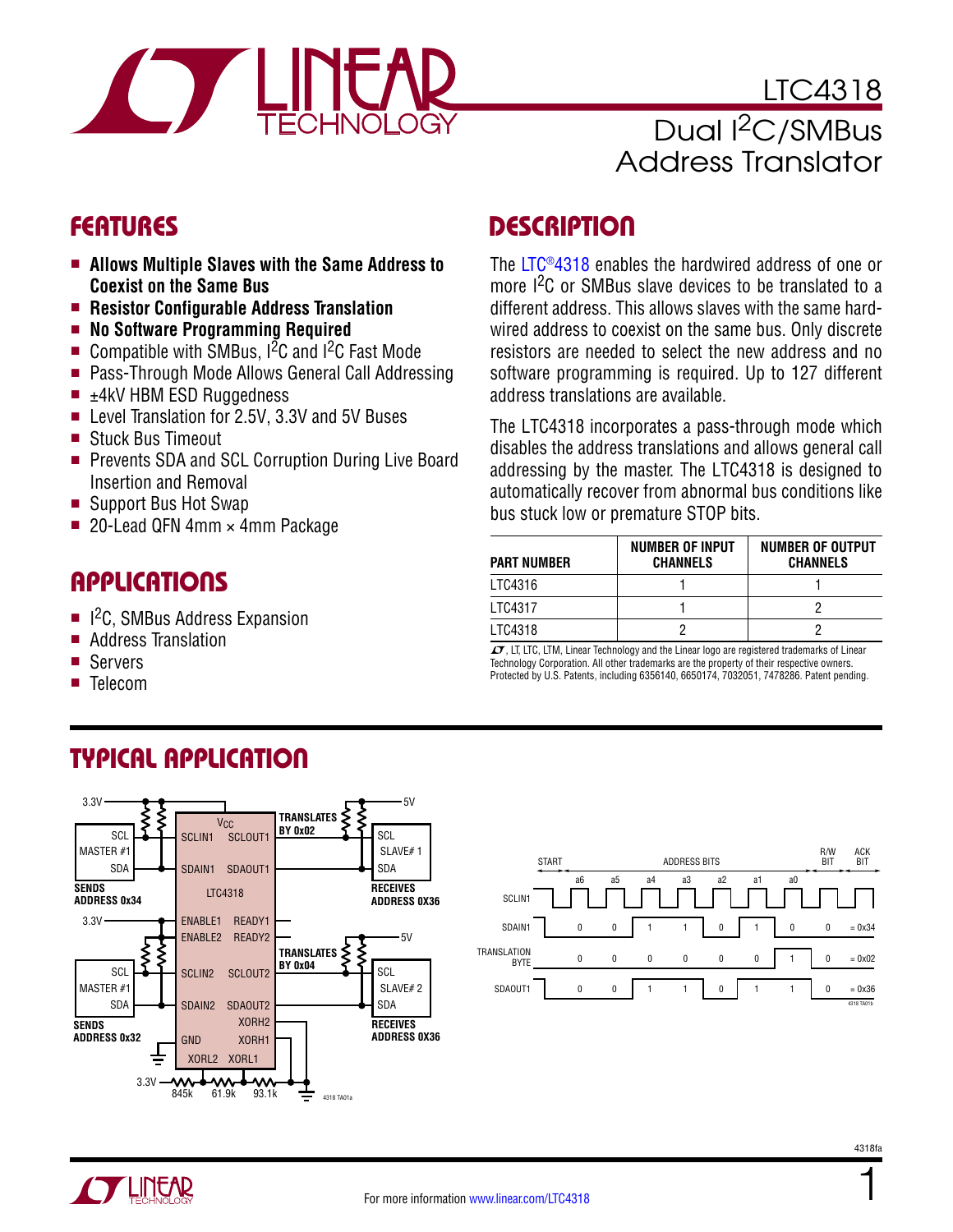### Absolute Maximum Ratings

| (Notes 1, 2) |  |  |
|--------------|--|--|
|--------------|--|--|

| <b>Input Voltages</b>                         |  |
|-----------------------------------------------|--|
|                                               |  |
|                                               |  |
| <b>Output Voltages</b>                        |  |
|                                               |  |
| <b>Output Currents</b>                        |  |
|                                               |  |
| Input/Output Voltages                         |  |
| SCLINn, SCLOUTn, SDAINn, SDAOUTn  -0.3V to 6V |  |
| <b>Operating Temperature Range</b>            |  |
|                                               |  |
|                                               |  |
|                                               |  |

### Pin Configuration



### Order Information

| <b>LEAD FREE FINISH</b> | <b>TAPE AND REEL</b> | <b>PART MARKING*</b> | I PACKAGE DESCRIPTION                  | <b>TEMPERATURE RANGE</b>           |
|-------------------------|----------------------|----------------------|----------------------------------------|------------------------------------|
| LTC4318CUF#PBF          | LTC4318CUF#TRPBF     | 4318                 | 20-Lead (4mm $\times$ 4mm) Plastic QFN | $^{\circ}$ 0°C to 70°C             |
| LTC4318IUF#PBF          | .TC4318IUF#TRPBF     | 4318                 | 20-Lead (4mm $\times$ 4mm) Plastic QFN | $-40^{\circ}$ C to 85 $^{\circ}$ C |

Consult LTC Marketing for parts specified with wider operating temperature ranges. \*The temperature grade is identified by a label on the shipping container. For more information on lead free part marking, go to:<http://www.linear.com/leadfree/>

For more information on tape and reel specifications, go to: [http://www.linear.com/tapeandreel/.](http://www.linear.com/tapeandreel/) Some packages are available in 500 unit reels through designated sales channels with #TRMPBF suffix.

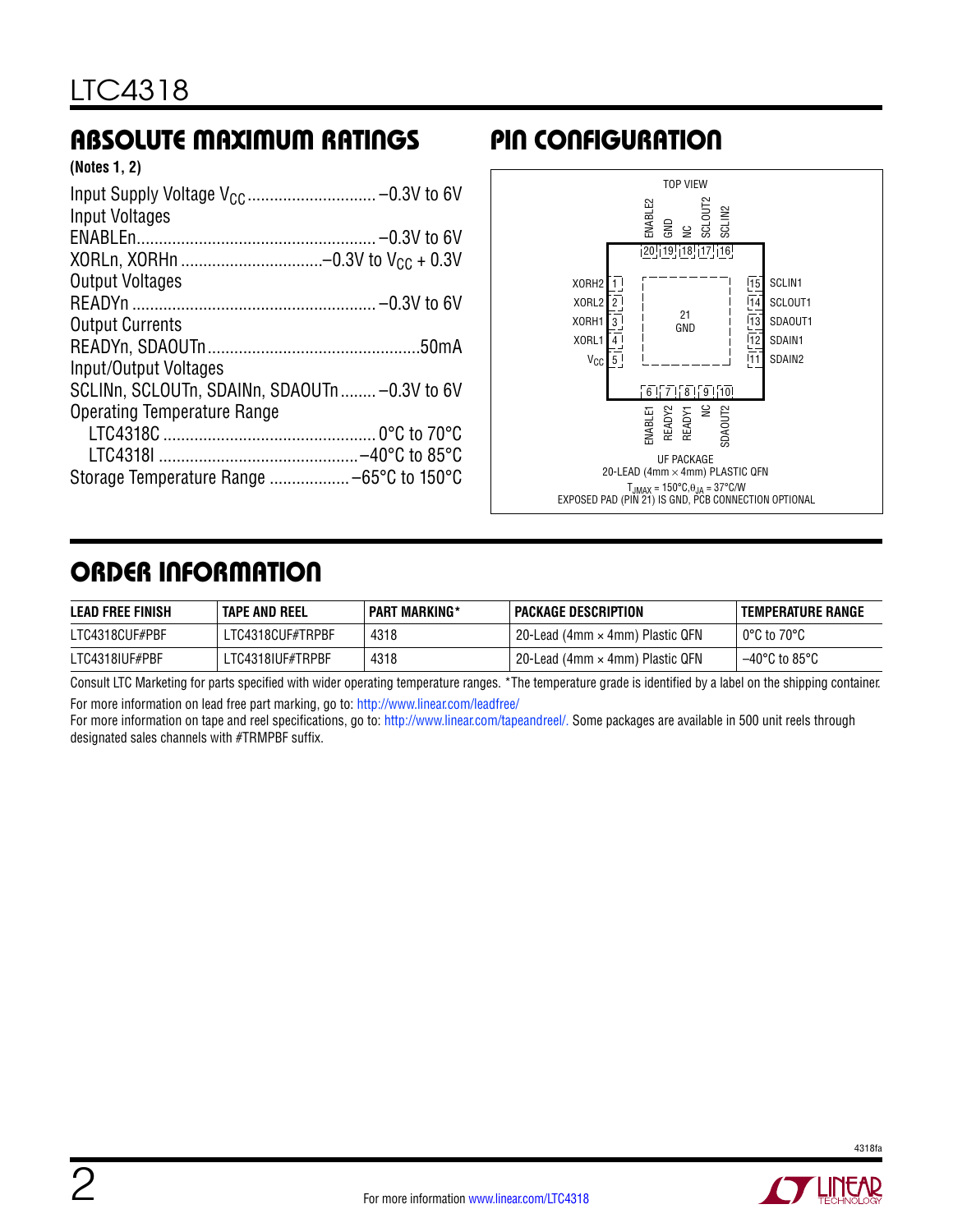### **ELECTRICAL CHARACTERISTICS** The  $\bullet$  denotes the specifications which apply over the full operating

temperature range, otherwise specifications are at T<sub>A</sub> = 25°C. V<sub>CC</sub> = 3.3V, unless otherwise specified.

| <b>Supply</b><br>V<br>$V_{CC}$<br>Input Supply Range<br>2.25<br>5.5<br>$ENABLE = 3.3V$ , SCLIN = SDAIN = 0V<br>2<br><b>Input Supply Current</b><br>0.8<br>Icc<br>mA<br>$ENABLE = OV, SCLIN = SDAIN = OV$<br>350<br>800<br>μA<br>1.9<br>$\mathsf{V}$<br>V <sub>CC</sub> Supply Undervoltage Lockout<br>2.1<br>2.2<br>V <sub>CC</sub> Rising<br>V <sub>CC(UVLO)</sub><br>V <sub>CC</sub> Supply Undervoltage Lockout Hysteresis<br>100<br>mV<br>V <sub>CC(HYST)</sub><br><b>ENABLE and READY</b><br>V<br><b>ENABLE Threshold Voltage</b><br><b>Enable Rising</b><br>1<br>1.4<br>1.8<br>V <sub>ENABLE</sub> (TH)<br>50<br><b>ENABLE Hysteresis</b><br>mV<br>V <sub>ENABLE(HYST)</sub><br><b>ENABLE Input Current</b><br>±1<br>μA<br>ENABLE(LEAK)<br><b>READY Output Low Voltage</b><br>$l = 3mA$<br>V<br>0.4<br>VREADY(OL)<br><b>READY Off Leakage Current</b><br>$V_{CC} = V_{READV} = 5.5V$<br>±5<br>μA<br>READY(OH)<br><b>SCLIN, SDAIN, SCLOUT, SDAOUT</b><br>1.5<br>$\mathsf{V}$<br>SDA, SCL Pins Rising<br>1.8<br>2.0<br><b>Threshold Voltage</b><br>V <sub>SCL,SDA(TH)</sub><br>50<br>Hysteresis<br>mV<br>V <sub>SCL,SDA(HYST)</sub><br>Leakage Current<br>SDA, SCL Pins = $5.5V$ , 0V, $V_{CC} = 5.5V$ , 0V<br>±10<br>μA<br>$\bullet$<br>SCL, SDA (LEAK)<br>SDAIN, SCLIN Pins = $5.5V$ , $V_{CC}$ = $5.5V$ ,<br>Input to Output Leakage Current<br>μA<br>±10<br>SCL, SDA(LEAK-INOUT)<br>SDAOUT, SCLOUT Pins = 4.5V<br>Pin Capacitance<br>Note 3<br>10<br>рF<br>C <sub>SCL,SDA</sub><br>●<br>0.8<br>$\mathbf{1}$<br>$\mathsf{V}$<br>Precharge Voltage<br>1.2<br>V <sub>SCL,SDA(PRE)</sub><br>$\mathsf{V}$<br><b>SDAOUT Output Low Voltage</b><br>0.4<br>$l = 4mA$<br>V <sub>SDAOUT(OL)</sub><br>3<br>Pass Switch On Resistance<br>$V_{CC}$ = 2.25V, SCLIN = SDAIN = 0.4V<br>12<br>$R_{DS(ON)}$<br>2.2<br>$V_{\text{CC}} = 3.3V$ , SCLIN = SDAIN = 0.4V<br>8<br>$V_{CC}$ = 5V, SCLIN = SDAIN = 0.4V<br>1.8<br>6<br>$\Omega$<br>XORH, XORL<br>XORH and XORL Input Current<br>±100<br>nA<br>IXORH/XORL<br>1 <sup>2</sup> C Interface Timing<br>Maximum SCLIN Clock Frequency<br>Note 3<br>400<br>kHz<br>$f_{SCL(MAX)}$<br><b>SDAOUT Fall Delay</b><br>170<br>$C = 100pF$ , $R_{PULLUP} = 10k$<br>300<br>ns<br>t <sub>PDHL(SDAOUTn)</sub><br><b>SDAOUT Fall Time</b><br>$C = 100pF$ , $R_{PULLUP} = 10k$<br>20<br>60<br>300<br>ns<br>$t_{f(SDAOUTn)}$<br><b>Stuck Bus Timeout</b><br><b>SCLIN Held Low or High</b><br>25<br>30<br>35<br>ms<br>t <sub>TIMEOUT</sub><br><b>Bus Idle Time</b><br>80<br>120<br>160<br>$\mu s$<br>t <sub>idle</sub><br><b>SCLIN and SDAIN Glitch Filter</b><br>50<br>100<br>ns<br>t <sub>GLITCH</sub> | <b>SYMBOL</b> | <b>PARAMETER</b> | <b>CONDITIONS</b> | MIN | <b>TYP</b> | <b>MAX</b> | <b>UNITS</b> |
|---------------------------------------------------------------------------------------------------------------------------------------------------------------------------------------------------------------------------------------------------------------------------------------------------------------------------------------------------------------------------------------------------------------------------------------------------------------------------------------------------------------------------------------------------------------------------------------------------------------------------------------------------------------------------------------------------------------------------------------------------------------------------------------------------------------------------------------------------------------------------------------------------------------------------------------------------------------------------------------------------------------------------------------------------------------------------------------------------------------------------------------------------------------------------------------------------------------------------------------------------------------------------------------------------------------------------------------------------------------------------------------------------------------------------------------------------------------------------------------------------------------------------------------------------------------------------------------------------------------------------------------------------------------------------------------------------------------------------------------------------------------------------------------------------------------------------------------------------------------------------------------------------------------------------------------------------------------------------------------------------------------------------------------------------------------------------------------------------------------------------------------------------------------------------------------------------------------------------------------------------------------------------------------------------------------------------------------------------------------------------------------------------------------------------------------------------------------------------------------------------------------------------------------------------------------------------------------------------------------------------------|---------------|------------------|-------------------|-----|------------|------------|--------------|
| $\Omega$<br>Ω                                                                                                                                                                                                                                                                                                                                                                                                                                                                                                                                                                                                                                                                                                                                                                                                                                                                                                                                                                                                                                                                                                                                                                                                                                                                                                                                                                                                                                                                                                                                                                                                                                                                                                                                                                                                                                                                                                                                                                                                                                                                                                                                                                                                                                                                                                                                                                                                                                                                                                                                                                                                                   |               |                  |                   |     |            |            |              |
|                                                                                                                                                                                                                                                                                                                                                                                                                                                                                                                                                                                                                                                                                                                                                                                                                                                                                                                                                                                                                                                                                                                                                                                                                                                                                                                                                                                                                                                                                                                                                                                                                                                                                                                                                                                                                                                                                                                                                                                                                                                                                                                                                                                                                                                                                                                                                                                                                                                                                                                                                                                                                                 |               |                  |                   |     |            |            |              |
|                                                                                                                                                                                                                                                                                                                                                                                                                                                                                                                                                                                                                                                                                                                                                                                                                                                                                                                                                                                                                                                                                                                                                                                                                                                                                                                                                                                                                                                                                                                                                                                                                                                                                                                                                                                                                                                                                                                                                                                                                                                                                                                                                                                                                                                                                                                                                                                                                                                                                                                                                                                                                                 |               |                  |                   |     |            |            |              |
|                                                                                                                                                                                                                                                                                                                                                                                                                                                                                                                                                                                                                                                                                                                                                                                                                                                                                                                                                                                                                                                                                                                                                                                                                                                                                                                                                                                                                                                                                                                                                                                                                                                                                                                                                                                                                                                                                                                                                                                                                                                                                                                                                                                                                                                                                                                                                                                                                                                                                                                                                                                                                                 |               |                  |                   |     |            |            |              |
|                                                                                                                                                                                                                                                                                                                                                                                                                                                                                                                                                                                                                                                                                                                                                                                                                                                                                                                                                                                                                                                                                                                                                                                                                                                                                                                                                                                                                                                                                                                                                                                                                                                                                                                                                                                                                                                                                                                                                                                                                                                                                                                                                                                                                                                                                                                                                                                                                                                                                                                                                                                                                                 |               |                  |                   |     |            |            |              |
|                                                                                                                                                                                                                                                                                                                                                                                                                                                                                                                                                                                                                                                                                                                                                                                                                                                                                                                                                                                                                                                                                                                                                                                                                                                                                                                                                                                                                                                                                                                                                                                                                                                                                                                                                                                                                                                                                                                                                                                                                                                                                                                                                                                                                                                                                                                                                                                                                                                                                                                                                                                                                                 |               |                  |                   |     |            |            |              |
|                                                                                                                                                                                                                                                                                                                                                                                                                                                                                                                                                                                                                                                                                                                                                                                                                                                                                                                                                                                                                                                                                                                                                                                                                                                                                                                                                                                                                                                                                                                                                                                                                                                                                                                                                                                                                                                                                                                                                                                                                                                                                                                                                                                                                                                                                                                                                                                                                                                                                                                                                                                                                                 |               |                  |                   |     |            |            |              |
|                                                                                                                                                                                                                                                                                                                                                                                                                                                                                                                                                                                                                                                                                                                                                                                                                                                                                                                                                                                                                                                                                                                                                                                                                                                                                                                                                                                                                                                                                                                                                                                                                                                                                                                                                                                                                                                                                                                                                                                                                                                                                                                                                                                                                                                                                                                                                                                                                                                                                                                                                                                                                                 |               |                  |                   |     |            |            |              |
|                                                                                                                                                                                                                                                                                                                                                                                                                                                                                                                                                                                                                                                                                                                                                                                                                                                                                                                                                                                                                                                                                                                                                                                                                                                                                                                                                                                                                                                                                                                                                                                                                                                                                                                                                                                                                                                                                                                                                                                                                                                                                                                                                                                                                                                                                                                                                                                                                                                                                                                                                                                                                                 |               |                  |                   |     |            |            |              |
|                                                                                                                                                                                                                                                                                                                                                                                                                                                                                                                                                                                                                                                                                                                                                                                                                                                                                                                                                                                                                                                                                                                                                                                                                                                                                                                                                                                                                                                                                                                                                                                                                                                                                                                                                                                                                                                                                                                                                                                                                                                                                                                                                                                                                                                                                                                                                                                                                                                                                                                                                                                                                                 |               |                  |                   |     |            |            |              |
|                                                                                                                                                                                                                                                                                                                                                                                                                                                                                                                                                                                                                                                                                                                                                                                                                                                                                                                                                                                                                                                                                                                                                                                                                                                                                                                                                                                                                                                                                                                                                                                                                                                                                                                                                                                                                                                                                                                                                                                                                                                                                                                                                                                                                                                                                                                                                                                                                                                                                                                                                                                                                                 |               |                  |                   |     |            |            |              |
|                                                                                                                                                                                                                                                                                                                                                                                                                                                                                                                                                                                                                                                                                                                                                                                                                                                                                                                                                                                                                                                                                                                                                                                                                                                                                                                                                                                                                                                                                                                                                                                                                                                                                                                                                                                                                                                                                                                                                                                                                                                                                                                                                                                                                                                                                                                                                                                                                                                                                                                                                                                                                                 |               |                  |                   |     |            |            |              |
|                                                                                                                                                                                                                                                                                                                                                                                                                                                                                                                                                                                                                                                                                                                                                                                                                                                                                                                                                                                                                                                                                                                                                                                                                                                                                                                                                                                                                                                                                                                                                                                                                                                                                                                                                                                                                                                                                                                                                                                                                                                                                                                                                                                                                                                                                                                                                                                                                                                                                                                                                                                                                                 |               |                  |                   |     |            |            |              |
|                                                                                                                                                                                                                                                                                                                                                                                                                                                                                                                                                                                                                                                                                                                                                                                                                                                                                                                                                                                                                                                                                                                                                                                                                                                                                                                                                                                                                                                                                                                                                                                                                                                                                                                                                                                                                                                                                                                                                                                                                                                                                                                                                                                                                                                                                                                                                                                                                                                                                                                                                                                                                                 |               |                  |                   |     |            |            |              |
|                                                                                                                                                                                                                                                                                                                                                                                                                                                                                                                                                                                                                                                                                                                                                                                                                                                                                                                                                                                                                                                                                                                                                                                                                                                                                                                                                                                                                                                                                                                                                                                                                                                                                                                                                                                                                                                                                                                                                                                                                                                                                                                                                                                                                                                                                                                                                                                                                                                                                                                                                                                                                                 |               |                  |                   |     |            |            |              |
|                                                                                                                                                                                                                                                                                                                                                                                                                                                                                                                                                                                                                                                                                                                                                                                                                                                                                                                                                                                                                                                                                                                                                                                                                                                                                                                                                                                                                                                                                                                                                                                                                                                                                                                                                                                                                                                                                                                                                                                                                                                                                                                                                                                                                                                                                                                                                                                                                                                                                                                                                                                                                                 |               |                  |                   |     |            |            |              |
|                                                                                                                                                                                                                                                                                                                                                                                                                                                                                                                                                                                                                                                                                                                                                                                                                                                                                                                                                                                                                                                                                                                                                                                                                                                                                                                                                                                                                                                                                                                                                                                                                                                                                                                                                                                                                                                                                                                                                                                                                                                                                                                                                                                                                                                                                                                                                                                                                                                                                                                                                                                                                                 |               |                  |                   |     |            |            |              |
|                                                                                                                                                                                                                                                                                                                                                                                                                                                                                                                                                                                                                                                                                                                                                                                                                                                                                                                                                                                                                                                                                                                                                                                                                                                                                                                                                                                                                                                                                                                                                                                                                                                                                                                                                                                                                                                                                                                                                                                                                                                                                                                                                                                                                                                                                                                                                                                                                                                                                                                                                                                                                                 |               |                  |                   |     |            |            |              |
|                                                                                                                                                                                                                                                                                                                                                                                                                                                                                                                                                                                                                                                                                                                                                                                                                                                                                                                                                                                                                                                                                                                                                                                                                                                                                                                                                                                                                                                                                                                                                                                                                                                                                                                                                                                                                                                                                                                                                                                                                                                                                                                                                                                                                                                                                                                                                                                                                                                                                                                                                                                                                                 |               |                  |                   |     |            |            |              |
|                                                                                                                                                                                                                                                                                                                                                                                                                                                                                                                                                                                                                                                                                                                                                                                                                                                                                                                                                                                                                                                                                                                                                                                                                                                                                                                                                                                                                                                                                                                                                                                                                                                                                                                                                                                                                                                                                                                                                                                                                                                                                                                                                                                                                                                                                                                                                                                                                                                                                                                                                                                                                                 |               |                  |                   |     |            |            |              |
|                                                                                                                                                                                                                                                                                                                                                                                                                                                                                                                                                                                                                                                                                                                                                                                                                                                                                                                                                                                                                                                                                                                                                                                                                                                                                                                                                                                                                                                                                                                                                                                                                                                                                                                                                                                                                                                                                                                                                                                                                                                                                                                                                                                                                                                                                                                                                                                                                                                                                                                                                                                                                                 |               |                  |                   |     |            |            |              |
|                                                                                                                                                                                                                                                                                                                                                                                                                                                                                                                                                                                                                                                                                                                                                                                                                                                                                                                                                                                                                                                                                                                                                                                                                                                                                                                                                                                                                                                                                                                                                                                                                                                                                                                                                                                                                                                                                                                                                                                                                                                                                                                                                                                                                                                                                                                                                                                                                                                                                                                                                                                                                                 |               |                  |                   |     |            |            |              |
|                                                                                                                                                                                                                                                                                                                                                                                                                                                                                                                                                                                                                                                                                                                                                                                                                                                                                                                                                                                                                                                                                                                                                                                                                                                                                                                                                                                                                                                                                                                                                                                                                                                                                                                                                                                                                                                                                                                                                                                                                                                                                                                                                                                                                                                                                                                                                                                                                                                                                                                                                                                                                                 |               |                  |                   |     |            |            |              |
|                                                                                                                                                                                                                                                                                                                                                                                                                                                                                                                                                                                                                                                                                                                                                                                                                                                                                                                                                                                                                                                                                                                                                                                                                                                                                                                                                                                                                                                                                                                                                                                                                                                                                                                                                                                                                                                                                                                                                                                                                                                                                                                                                                                                                                                                                                                                                                                                                                                                                                                                                                                                                                 |               |                  |                   |     |            |            |              |
|                                                                                                                                                                                                                                                                                                                                                                                                                                                                                                                                                                                                                                                                                                                                                                                                                                                                                                                                                                                                                                                                                                                                                                                                                                                                                                                                                                                                                                                                                                                                                                                                                                                                                                                                                                                                                                                                                                                                                                                                                                                                                                                                                                                                                                                                                                                                                                                                                                                                                                                                                                                                                                 |               |                  |                   |     |            |            |              |
|                                                                                                                                                                                                                                                                                                                                                                                                                                                                                                                                                                                                                                                                                                                                                                                                                                                                                                                                                                                                                                                                                                                                                                                                                                                                                                                                                                                                                                                                                                                                                                                                                                                                                                                                                                                                                                                                                                                                                                                                                                                                                                                                                                                                                                                                                                                                                                                                                                                                                                                                                                                                                                 |               |                  |                   |     |            |            |              |
|                                                                                                                                                                                                                                                                                                                                                                                                                                                                                                                                                                                                                                                                                                                                                                                                                                                                                                                                                                                                                                                                                                                                                                                                                                                                                                                                                                                                                                                                                                                                                                                                                                                                                                                                                                                                                                                                                                                                                                                                                                                                                                                                                                                                                                                                                                                                                                                                                                                                                                                                                                                                                                 |               |                  |                   |     |            |            |              |
|                                                                                                                                                                                                                                                                                                                                                                                                                                                                                                                                                                                                                                                                                                                                                                                                                                                                                                                                                                                                                                                                                                                                                                                                                                                                                                                                                                                                                                                                                                                                                                                                                                                                                                                                                                                                                                                                                                                                                                                                                                                                                                                                                                                                                                                                                                                                                                                                                                                                                                                                                                                                                                 |               |                  |                   |     |            |            |              |
|                                                                                                                                                                                                                                                                                                                                                                                                                                                                                                                                                                                                                                                                                                                                                                                                                                                                                                                                                                                                                                                                                                                                                                                                                                                                                                                                                                                                                                                                                                                                                                                                                                                                                                                                                                                                                                                                                                                                                                                                                                                                                                                                                                                                                                                                                                                                                                                                                                                                                                                                                                                                                                 |               |                  |                   |     |            |            |              |
|                                                                                                                                                                                                                                                                                                                                                                                                                                                                                                                                                                                                                                                                                                                                                                                                                                                                                                                                                                                                                                                                                                                                                                                                                                                                                                                                                                                                                                                                                                                                                                                                                                                                                                                                                                                                                                                                                                                                                                                                                                                                                                                                                                                                                                                                                                                                                                                                                                                                                                                                                                                                                                 |               |                  |                   |     |            |            |              |
|                                                                                                                                                                                                                                                                                                                                                                                                                                                                                                                                                                                                                                                                                                                                                                                                                                                                                                                                                                                                                                                                                                                                                                                                                                                                                                                                                                                                                                                                                                                                                                                                                                                                                                                                                                                                                                                                                                                                                                                                                                                                                                                                                                                                                                                                                                                                                                                                                                                                                                                                                                                                                                 |               |                  |                   |     |            |            |              |

**Note 1:** Stresses beyond those listed under Absolute Maximum Ratings may cause permanent damage to the device. Exposure to any Absolute Maximum Rating condition for extended periods may affect device reliability and lifetime.

**Note 2:** All currents into pins are positive and all voltages are referenced to GND unless otherwise indicated.

**Note 3:** Guaranteed by design and not tested.

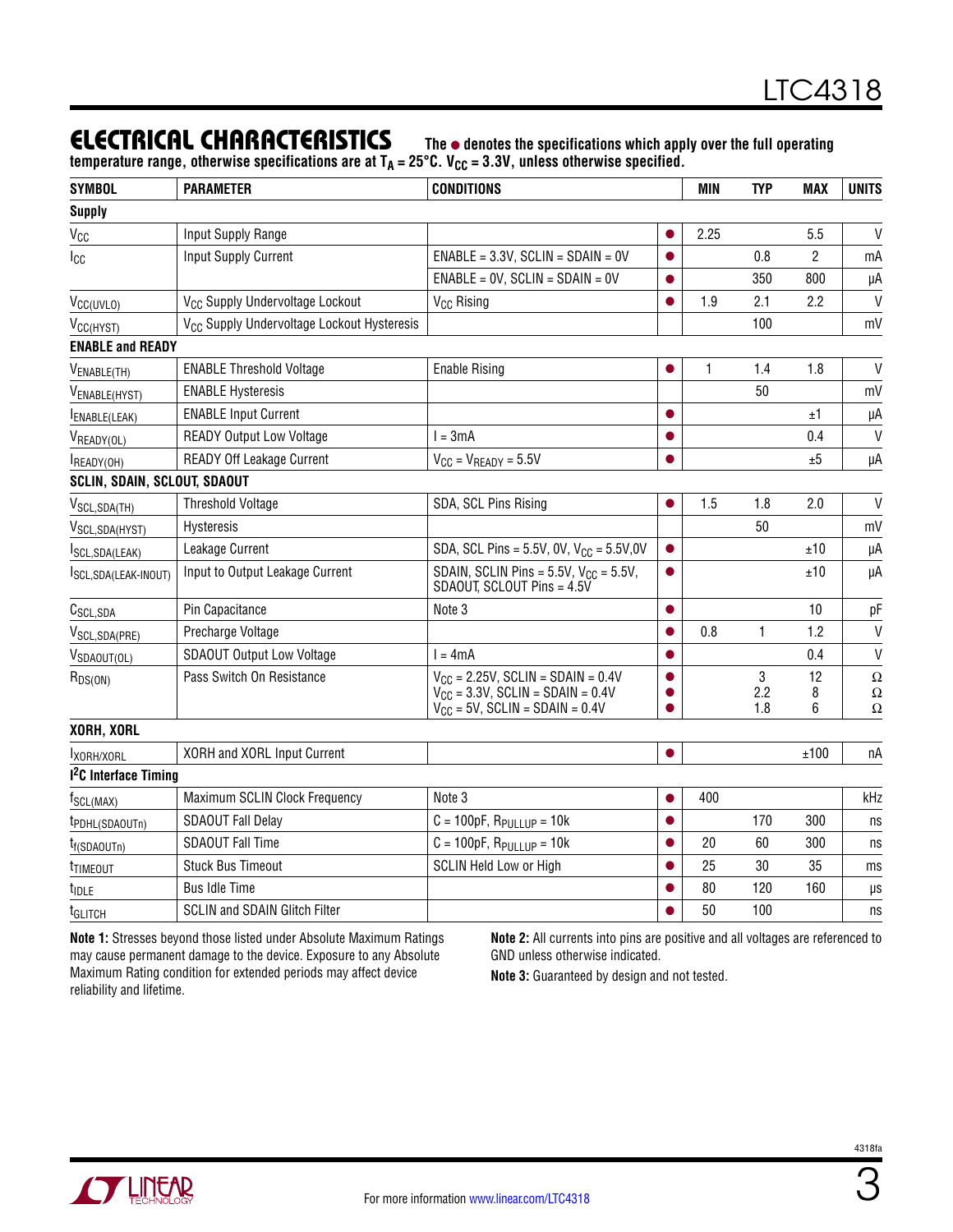# Timing Diagram



### Typical Performance Characteristics

 $T_A = 25^\circ \text{C}$ ,  $V_{CC} = 3.3V$  unless otherwise noted.





**Pass Switch-On Resistance vs**   $V_{CC}$  $V_{CC}$  (V) ∟ 0<br>2.0 RDS(ON) (Ω) 6 5 3 1 4 2 2.5 3.0 3.5 4.0 4.5 5.0  $T_A = -40$ °C  $T_A = 85^{\circ}$ C  $T_A = 25^{\circ}C$  $SDAIN = SCLIN = 0.4V$ 





**READY Output Low Voltage vs Current**



#### **SDAOUT Fall Delay vs Temperature**



4318 G03

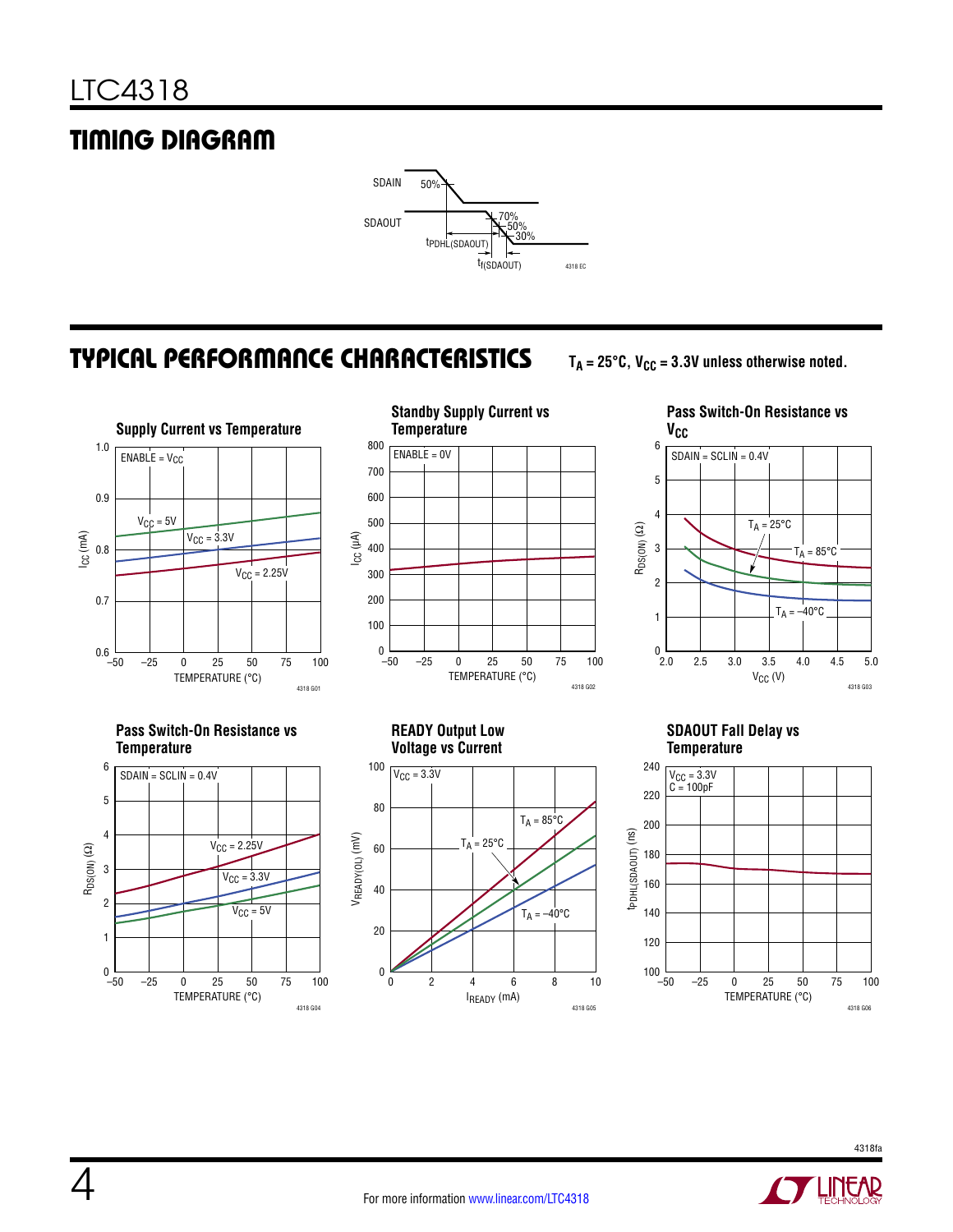### Typical Performance Characteristics

 $T_A = 25^\circ \text{C}$ ,  $V_{CC} = 3.3V$  unless otherwise noted.



### Pin Functions

**XORL1/XORL2:** Translator XOR Lower Nibble Configuration Input. The DC voltage at this pin configures the lower 4-bit nibble of the address translation byte. Tie the pin to an external resistive divider connected between  $V_{CC}$  and GND to set the desired DC voltage.

**XORH1/XORH2:** Translator XOR Upper Nibble Configuration Input. The DC voltage at this pin configures the upper 3-bit nibble of the address translation byte. Tie the pin to an external resistive divider connected between  $V_{CC}$  and GND to set the desired DC voltage. Connect this pin to  $V_{CC}$ to activate pass-through mode. See Application Information section for more details.

**ENABLE1/ENABLE2:** Enable Input. If ENABLE pin is low, the address translation is disabled, SDAIN is disconnected from SDAOUT, and SCLIN is disconnected from SCLOUT. A low to high transition on ENABLE restarts the configuration of the address translation byte and also enables the address translation. Connect to  $V_{CC}$  if unused.

**Exposed Pad:** Exposed pad may be left open or connected to device GND.

**GND:** Device Ground.

**READY1/READY2:** Ready Status Output. This is an open drain output to indicate that the device is ready for address translation. The pin releases high when the LTC4318 has completed configuration of the address translation byte, SDAIN is connected to SDAOUT and SCLIN is connected to SCLOUT. Connect a pull-up resistor, typically 10k, from this pin to the bus pull-up supply. Leave open or tie to GND if unused.

**SCLIN1/SCLIN2:** Input Bus Clock Input and Output. Connect this pin to the SCL line on the master side. An external pull-up resistor or current source is required. Connect to  $V_{CC}$  through a pull-up resistor if unused.

**SCLOUT1/SCLOUT2:** Output Bus Clock Input and Output. Connect this pin to the SCL line on the slave side. An external pull-up resistor or current source is required. Connect to  $V_{CC}$  through a pull-up resistor if unused.

**SDAIN1/SDAIN2:** Input Bus Data Input and Output. Connect this pin to the SDA line on the master side. An external pull-up resistor or current source is required. Connect to  $V_{CC}$  through a pull-up resistor if unused.

**SDAOUT1/SDAOUT2:** Output Bus Data Input and Output. Connect this pin to the SDA line on the slave side. An external pull-up resistor or current source is required. Connect to  $V_{CC}$  through a pull-up resistor if unused.

**V<sub>CC</sub>:** Power Supply Input (2.25V to 5.5V). If the supply voltages for the input and output buses are different, connect this pin to the lower supply. If the input and output supplies have the same nominal value and with tolerance less than or equal to  $\pm 10\%$ , connect V<sub>CC</sub> to either supply. Bypass with at least 0.1µF to GND.



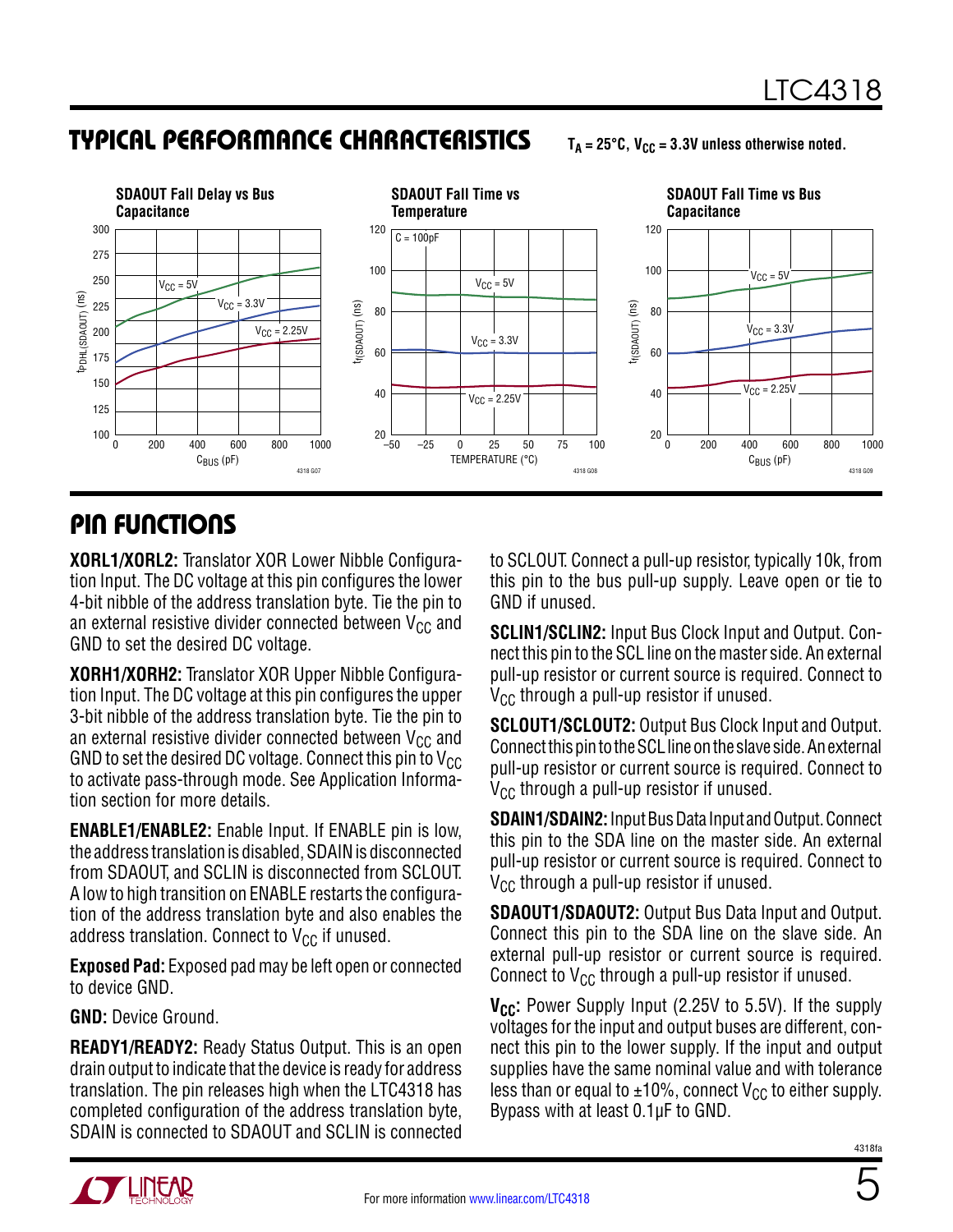### **BLOCK DIAGRAM**



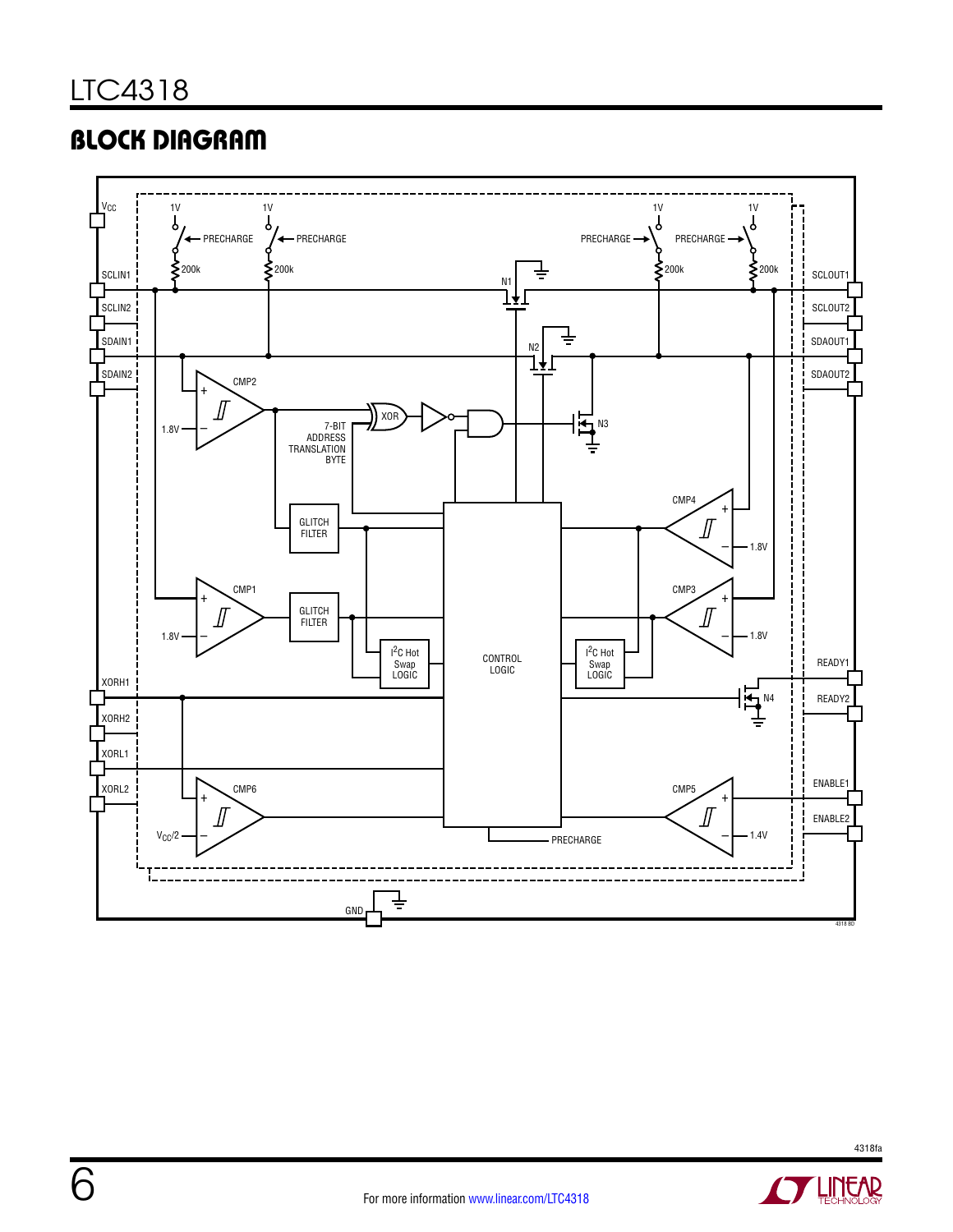The LTC4318 is an I<sup>2</sup>C/SMBus address translator. It bridges two segments of an  $1<sup>2</sup>C$  bus, reading incoming addresses on the master side and retransmitting them to the slave side with the 7-bit I<sup>2</sup>C addresses translated in real time. This allows multiple  $1<sup>2</sup>C$  devices with the same address to be connected to the same bus without interference. The translated addresses are configured with external resistors, and no extra software is required. An ENABLE pin allows bus segments to be enabled and disabled, and the LTC4318 allows hot swapping isolated bus segments together.

Figure 1 shows an  $1<sup>2</sup>C$  master connected to the input bus of the LTC4318 (SCLIN and SDAIN). The slave devices requiring address translation are connected to the output bus of the LTC4318 (SCLOUT and SDAOUT). Any other slave devices that do not require address translation are placed together with the master on the input bus of the LTC4318. Two switches (N1 and N2) inside the LTC4318 connect the input bus to the output bus. N1 connects

SCLIN to SCLOUT while N2 connects SDAIN to SDAOUT. In most conditions, N1 and N2 stay on so that the input and output buses are connected.

Translation starts when the master issues a START bit (SDAIN goes low while SCLIN is high). The LTC4318 turns off N2 to disconnect SDAIN from SDAOUT. As the master sends the address byte, the LTC4318 translates the incoming address at the SDAIN pin to a new address at the SDAOUT pin by XORing each incoming bit with a user-configurable translation byte, one bit at a time. N3 turns on and off to send out the new address to the SDAOUT pin. Once all 7 bits of the address are processed, the LTC4318 turns on N2 again to reconnect SDAIN to SDAOUT. The master then transmits the R/W bit directly to the slave. If the new, translated address on SDAOUT matches the slave's address, the slave pulls SDAOUT low to acknowledge (ACK bit). N2 remains on and the rest of the data bytes are transmitted unmodified between the master and slave. The address translation process restarts when the master issues a new START bit.



**Figure 1. Basic Functions of the LTC4318**

7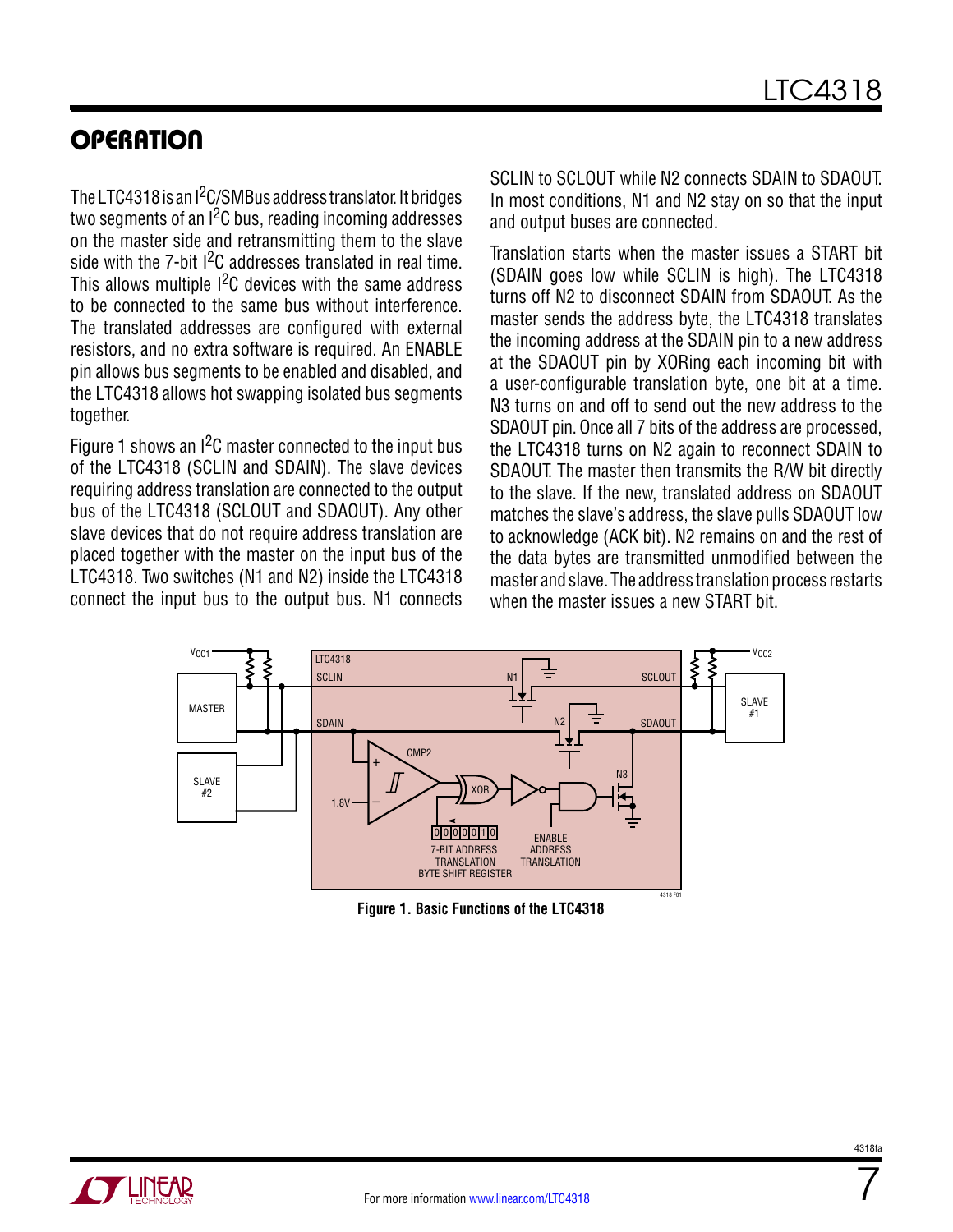Figure 2 shows typical waveforms for the circuit on the front page. In this example, the master transmits address 0x34 while the slave is configured to respond to address 0x36. The resistive dividers at the XORL and XORH pins are configured to generate an address translation byte of 0x02.

Note that in this example, the 8-bit hexadecimal address format (with  $R/W = 0$ ) is used. 7-bit addresses are also commonly found in  $1^2C$  device documentation. Make sure to use the correct format when calculating the address translation byte. Table 1 shows examples of both formats.



**Figure 2. Basic Address Translation Waveforms**

#### **Table 1.**

|                          |    |    |    |    | <b>BINARY ADDRESS</b> |    |    | 7-BIT HEX ADDRESS | <b>8-BIT HEX ADDRESS</b> |                |
|--------------------------|----|----|----|----|-----------------------|----|----|-------------------|--------------------------|----------------|
| DESCRIPTION              | a6 | გე | a4 | aЗ | a2                    | а1 | a0 | <b>R/W</b>        | WITHOUT R/W              | WITH $R/W = 0$ |
| Input Address from SDAIN |    |    |    |    |                       |    |    |                   | 0x1A                     | 0x34           |
| <b>Translation Byte</b>  |    |    |    |    |                       |    |    |                   | 0x01                     | 0x02           |
| Output Address to SDAOUT |    |    |    |    |                       |    |    |                   | 0x1B                     | 0x36           |

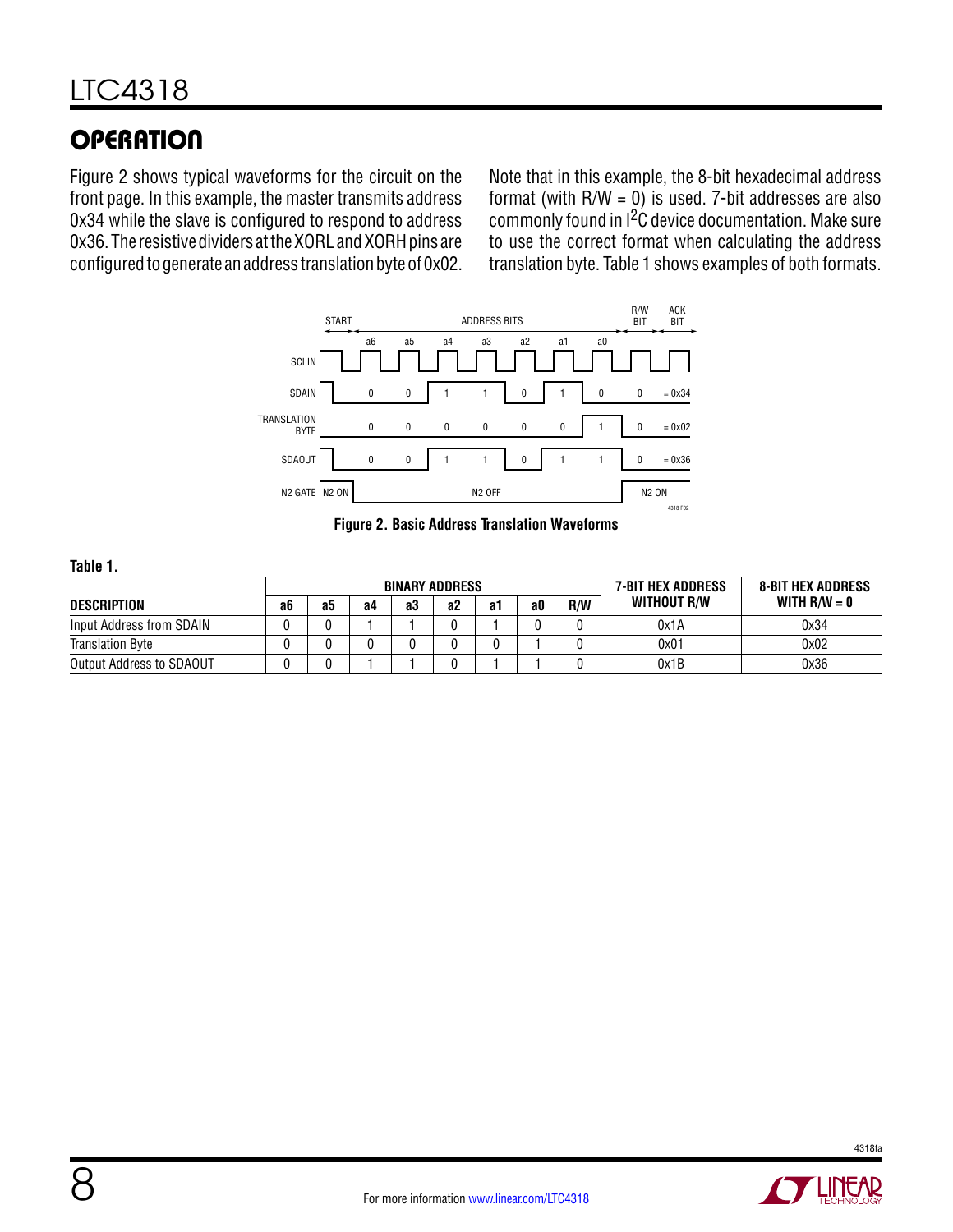### **System Configurations**

There are several ways that individual slaves or banks of slaves can be connected to an LTC4318. In Figure 3, each slave is paired with one channel of the LTC4318. This configuration allows for maximum flexibility in allocating the bus addresses. Both read and write operations and all protocols supported by the LTC4318 are allowed. Figure 4 shows two slaves with different hardwired addresses translated to two different addresses using one channel of the LTC4318 and a common translation byte. A program is available to help the user visualize an  $1<sup>2</sup>C$  bus with the LTC4318; this program can be found in the following link:

### [www.linear.com/TranslatorTool](http://www.linear.com/TranslatorTool)

### **Setting the Translation Byte**

When the LTC4318 is first powered up or any time a rising edge is detected on the ENABLE pin, the LTC4318 reads the voltages at the XORH and XORL pins to determine the



**Figure 3. Two Independent Address Translation**

7-bit translation byte. These voltages are referenced to  $V_{CC}$  so a resistive divider at each of these pins is the most convenient way to set the voltages. The required translation byte can be determined by taking the bitwise XOR of the slave's original address and the desired input address.

The voltages at the XORH and XORL pins configure the translation byte. The XORL voltage configures the lower 4 translation bits (excluding the R/W bit), while the XORH voltage configures the upper 3 translation bits. Tables 2 and 3 show the recommended resistive divider values.  $R_{LT}$ and  $R_{LR}$  are the top and bottom resistors connected to XORL, while  $R_{HT}$  and  $R_{HB}$  are the top and bottom resistors connected to XORH (Figure 5). Use 1% tolerance resistors for  $R_{LT}$ ,  $R_{LB}$ ,  $R_{HT}$  and  $R_{HB}$ .







**Figure 5. Address Translation Byte Configuration Resistors**



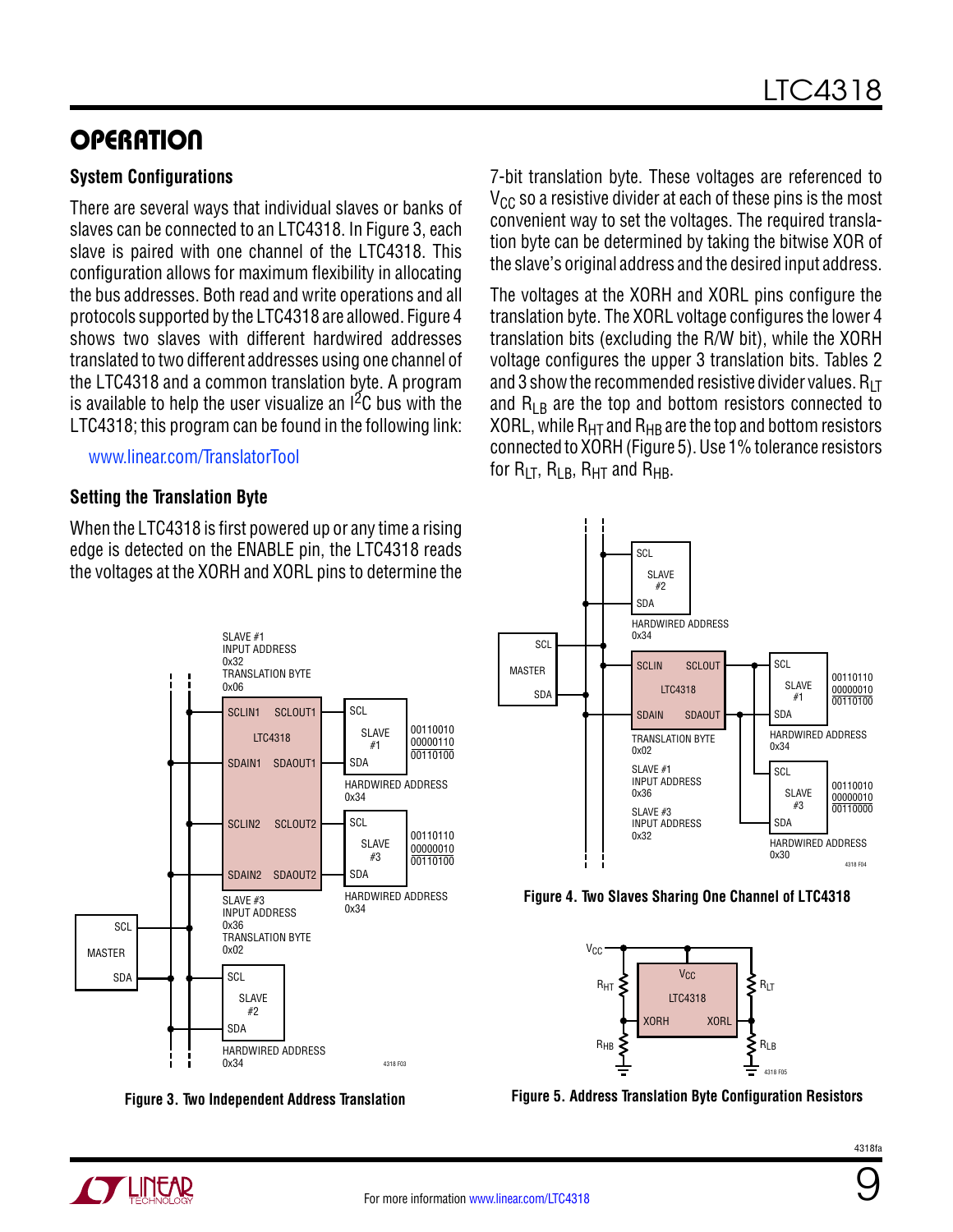#### **Table 2. Setting the Resistive Divider at XORL**

| <b>LOWER</b><br>4-BIT OF<br>TRANSLATION<br><b>BYTE</b> |    |    |    | RECOMMENDED                        | RECOMMENDED   |               |
|--------------------------------------------------------|----|----|----|------------------------------------|---------------|---------------|
| a3                                                     | a2 | a1 | a0 | V <sub>xorl</sub> /V <sub>cc</sub> | $R_{LT}$ [kΩ] | $R_{LB}$ [kΩ] |
| 0                                                      | 0  | 0  | 0  | $\leq 0.03125$                     | Open          | Short         |
| 0                                                      | 0  | 0  | 1  | $0.09375 \pm 0.015$                | 976           | 102           |
| 0                                                      | 0  | 1  | 0  | $0.15625 + 0.015$                  | 976           | 182           |
| 0                                                      | 0  | 1  | 1  | $0.21875 \pm 0.015$                | 1000          | 280           |
| 0                                                      | 1  | 0  | 0  | $0.28125 + 0.015$                  | 1000          | 392           |
| 0                                                      | 1  | 0  | 1  | $0.34375 + 0.015$                  | 1000          | 523           |
| 0                                                      | 1  | 1  | 0  | $0.40625 \pm 0.015$                | 1000          | 681           |
| 0                                                      | 1  | 1  | 1  | $0.46875 + 0.015$                  | 1000          | 887           |
| 1                                                      | 0  | 0  | 0  | $0.53125 + 0.015$                  | 887           | 1000          |
| 1                                                      | 0  | 0  | 1  | $0.59375 + 0.015$                  | 681           | 1000          |
| 1                                                      | 0  | 1  | 0  | $0.65625 \pm 0.015$                | 523           | 1000          |
| 1                                                      | 0  | 1  | 1  | $0.71875 + 0.015$                  | 392           | 1000          |
| 1                                                      | 1  | 0  | 0  | $0.78125 \pm 0.015$                | 280           | 1000          |
| 1                                                      | 1  | 0  | 1  | $0.84375 + 0.015$                  | 182           | 976           |
| 1                                                      | 1  | 1  | 0  | $0.90625 \pm 0.015$                | 102           | 976           |
| 1                                                      | 1  | 1  | 1  | $\geq 0.96875$                     | Short         | Open          |

| <b>UPPER</b><br>3-BIT OF<br><b>TRANSLATION</b><br><b>BYTE</b> |    |    |                                    | <b>RECOMMENDED</b>   | <b>RECOMMENDED</b>     |
|---------------------------------------------------------------|----|----|------------------------------------|----------------------|------------------------|
| a6                                                            | а5 | а4 | V <sub>xorh</sub> /V <sub>cc</sub> | $R_{\text{HT}}$ {kΩ] | $R_{HR}$ [k $\Omega$ } |
| 0                                                             | 0  | 0  | $\leq 0.03125$                     | Open                 | Short                  |
| 0                                                             | 0  |    | $0.09375 \pm 0.015$                | 976                  | 102                    |
| 0                                                             | 1  | 0  | $0.15625 + 0.015$                  | 976                  | 182                    |
| 0                                                             | 1  | 1  | $0.21875 + 0.015$                  | 1000                 | 280                    |
| 1                                                             | 0  | 0  | $0.28125 + 0.015$                  | 1000                 | 392                    |
| 1                                                             | 0  |    | $0.34375 + 0.015$                  | 1000                 | 523                    |
| 1                                                             | 1  | 0  | $0.40625 \pm 0.015$                | 1000                 | 681                    |
|                                                               | 1  |    | $0.46875 + 0.015$                  | 1000                 | 887                    |

For example, if  $R_{LT} = 976k$ ,  $R_{LB} = 102k$ ,  $R_{HT} = 1000k$ , and  $R_{HR}$  = 280k, the lower 4 translation bits are 0001b and the upper 3 bits are 011b. The 8-bit hexadecimal address translation byte is obtained by adding a 0 as the LSB,

10

which gives 0110 0010b or 0x62. If the configuration voltages at XORL and XORH pins are the same, they can be tied together and connected to a single resistive divider. Alternatively, three resistors can be used to configure the XORL and XORH pins (Figure 6). Use the following procedure to calculate the value of the three resistors:



**Figure 6. Address Translation Byte Configuration Using Three Resistors**

First choose a total resistance value  $R_{\text{TOTA}}$ 

 $R_{A3} = R_{\text{TOTAI}} \cdot (V_{XORH}/V_{CC})$  $R_{A2} = (R_{\text{TOTAL}} \cdot V_{\text{XORL}}/V_{\text{CC}}) - R_{A3}$  $R_{A1} = R_{\text{TOTAI}} - R_{A3} - R_{A2}$ 

Use 1% tolerance resistors for  $R_{A1}$ ,  $R_{A2}$  and  $R_{A3}$ .

Once the XORL and XORH pins are read, the LTC4318 turns on switches N1 and N2, connecting the input and output, and the READY pin goes high to indicate that the LTC4318 is ready to start address translation.

The address translation byte can be changed during operation by changing the XORH and XORL voltages and toggling the ENABLE pin (high-low-high). This triggers the LTC4318 to re-read the XORL and XORH voltages.

### **Enable/UVLO**

If the ENABLE pin is driven below 1.4V or if  $V_{CC}$  is below the UVLO threshold, the LTC4318 shuts down. The internal shift register storing the address translation byte is cleared, address translation is disabled, switches N1, N2 and N3 are off, the READY pin is pulled low and the quiescent current drops to 350µA.

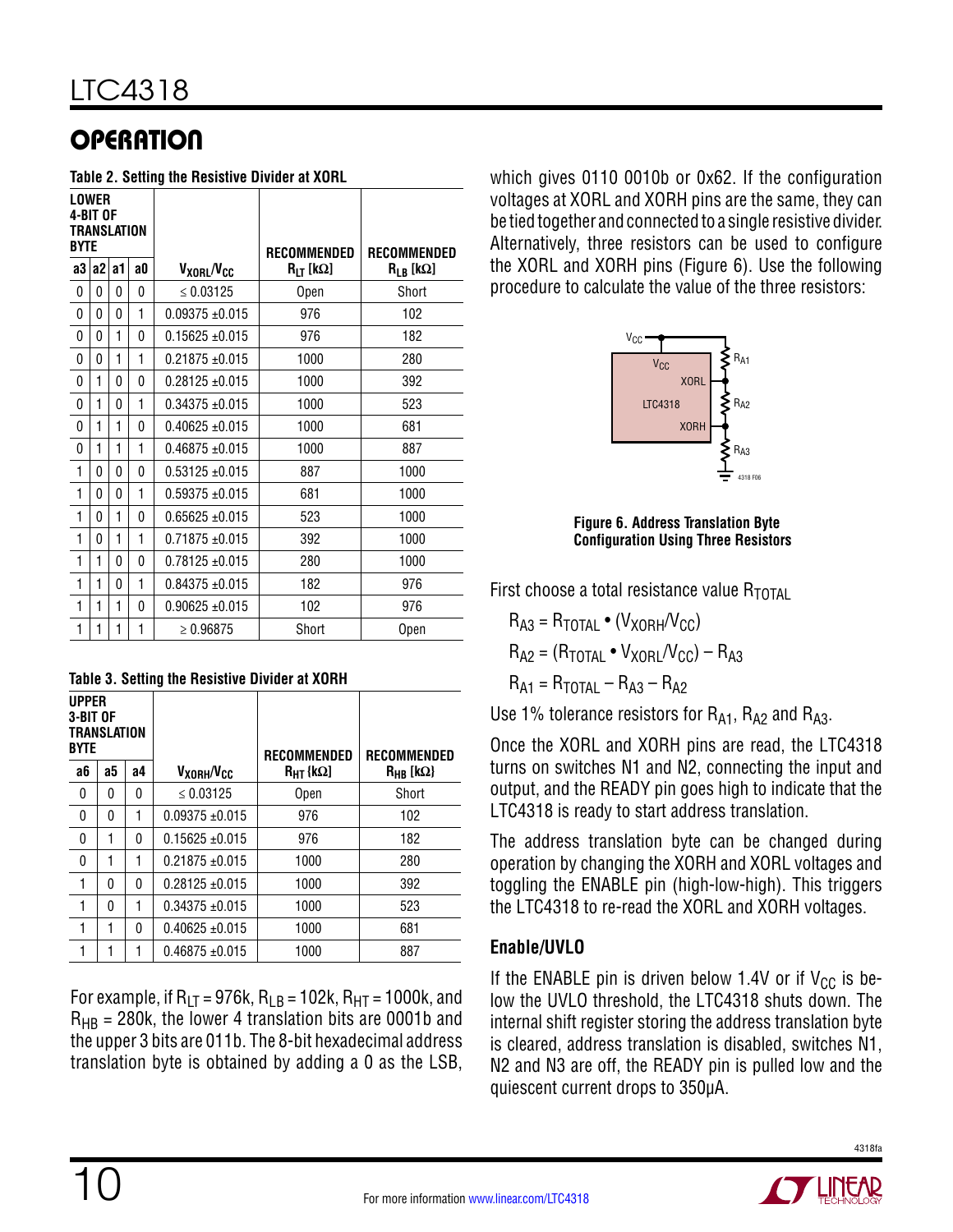#### **Precharge and Hot Swap**

When the LTC4318 is first powered on, switches N1 and N2 are initially off. This allows a LTC4318 and its connected slaves to be hot swapped onto an active  $1^2C$  bus. Internal precharge circuitry initially sets the bus lines to 1V through a 200k resistor, minimizing disturbance to an active bus when the LTC4318 is connected. The LTC4318 keeps N1 and N2 off until ENABLE goes high, the XORL/ XORH pins are read, and both sides of the  $1^2C$  bus are idle (indicated either by a STOP bit or all bus pins high for longer than 120µs). Once these conditions are met, N1 and N2 turn on, and the READY pin goes high to indicate that the LTC4318 is ready to start address translation.

#### **Pass-Through Mode**

If the master wants to communicate with the slave using the general call address, it can temporarily disable address translation by pulling XORH high. This disables address translation and keeps N1 and N2 on regardless of the activity on the buses. Any translation that may be in progress is stopped immediately when XORH goes high.

### **Extra Transitions on SDAOUT**

In an  $1<sup>2</sup>C/SMBus$  system, the master changes the state of the SDA line when SCL is low. The LTC4318 also advances the address translation byte shift register when the SCLIN is low. The translation byte transitions occur approximately 100ns after the falling edge of SCLIN. If the SDAIN transitions sent by the master do not coincide exactly with the LTC4318 address translation bit transitions, an extra transition on SDAOUT may appear (Figure 7). These extra SDA transitions are like glitches similar to those occurring during normal Acknowledge bit transitions and do not pose problems in the system because devices on the bus latch SDA data only when SCL is high.

### **Level Translation and Supply Voltage Matching**

The LTC4318 can operate with different supply voltages on the input and output bus, and it will level shift the voltages on the SCLIN, SDAIN, SCLOUT, and SDAOUT pins to match the supply voltage at each side.  $V_{CC}$  must be powered from the lower of the two supply voltages



**Figure 7. Extra Transitions on SDAOUT While SCL Is Low**

for level shifting to operate correctly. For example, if the input bus is powered by a 5V supply and the output bus is powered by a 3.3V supply, the LTC4318  $V_{CC}$  pin must be connected to the 3.3V supply as shown in Figure 8.

If the LTC4318 supply pin is connected to the higher bus supply, current may flow through the switches N1 and



**Figure 8. A 5V to 3.3V Level Translation Application**

N2 to the bus with lower supply. If the voltage difference is less than 1V, this current is limited to less than 10µA. This allows the input and output buses to be connected to nominally identical supplies that may have up  $\pm 10\%$ tolerance, and the LTC4318  $V_{CC}$  pin can be connected to either supply.

### **Extra START and STOP Bits**

During normal operation, an I2C master should not issue a START or STOP bit within a data byte. I<sup>2</sup>C slave behavior when such a command is received can be unpredictable. The LTC4318 will recover automatically when an unexpected START or STOP is received during the address byte; however, depending on the state of the translating bits, it may convert START bits to STOP bits and vice versa, causing unexpected slave behavior.



11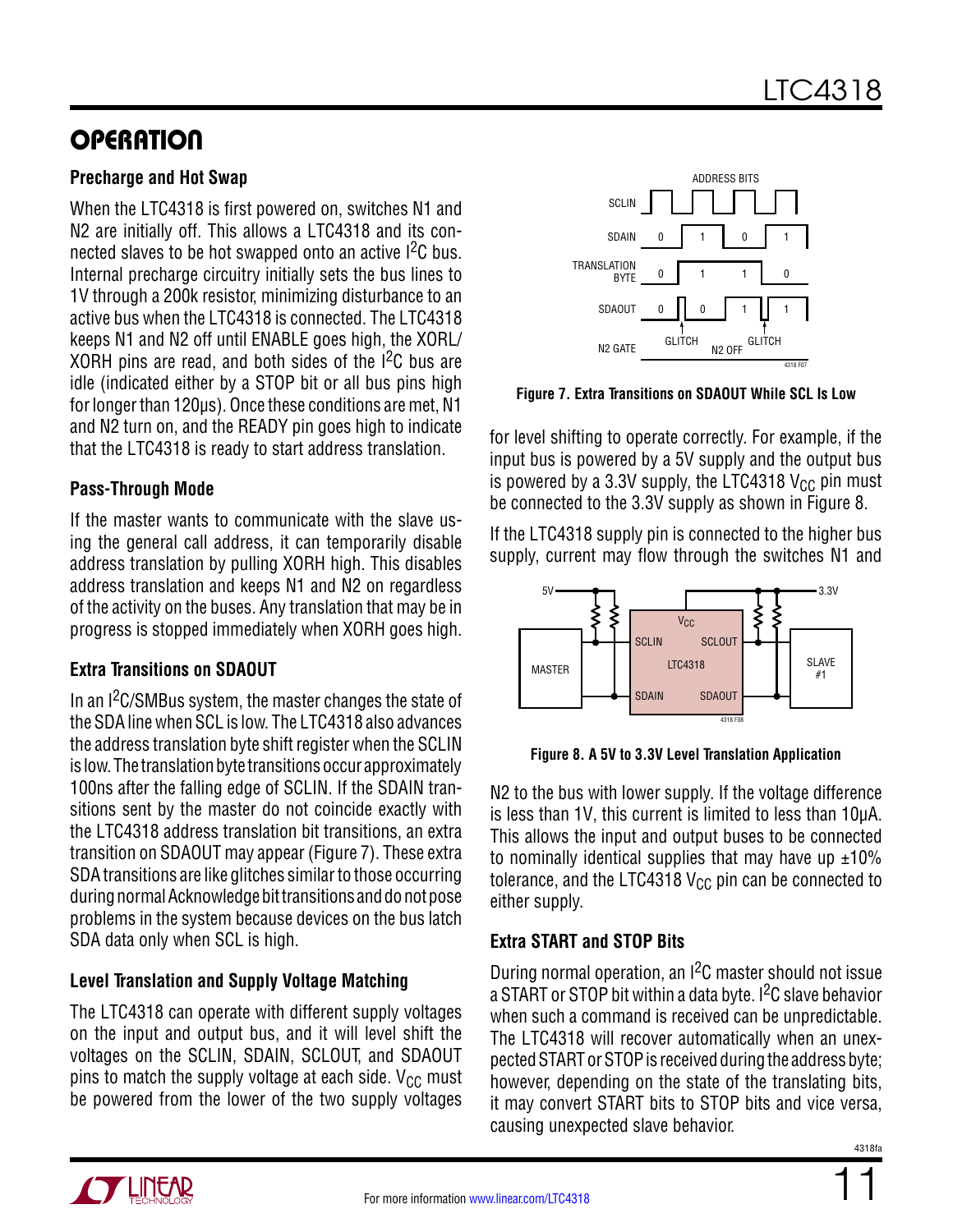If a START bit is received during the address byte when the active translating bit is a "1", the slave device will see a STOP bit. This will typically reset the slave and cause it to miss the remainder of the transmission. If the START bit is received while the active translating bit is a "0", the START passes through the LTC4318 unchanged. The slave will react in the same way it would if the LTC4318 was not present, and will typically reset when the master next issues a STOP bit. In both cases, the LTC4318 automatically resets at the next STOP bit and the next message will be transmitted normally.

If a STOP bit is received during the address byte, the LTC4318 will abort the address translation and ensure that a STOP bit is issued at SDAOUT to reset the slave. If the active translating bit is a "0" when the STOP arrives, it is not modified, and the slave will see the STOP and typically reset. If the active translating bit is a "1" when the STOP arrives, the slave device will see a START bit. This might leave the slave in an indeterminate state, so the LTC4318 briefly disconnects the slave from the master, adds a short delay, and then generates a STOP bit at the SDAOUT pin (Figure 9). It then reconnects the busses and waits for a START bit to begin the next transmission. Again, in both cases, the LTC4318 automatically resets and the next message will be transmitted normally.





### **Stuck Bus Timeout**

During the address translation, if SCLIN stays low or high for more than 30ms without any transitions, the LTC4318 will abort the address translation and reconnect SDAIN to SDAOUT. It will then wait for a START bit to start a new address translation. This prevents any bus stuck low/ high conditions from permanently disconnecting SDAIN from SDAOUT.

#### **Supported Protocols**

The LTC4318 is designed to support most I<sup>2</sup>C and SMBus message protocols. The only exceptions are protocols that use pre-assigned addresses on the slave side of the bus.

Supported <sup>2</sup>C and SMBus Protocols:

Send/Receive Byte Write Byte/Word Read Byte/Word Process Call Block Write/Read Block Write-Block Read Process Call Extended Read and Write Commands General Call (I<sup>2</sup>C Only) Start Byte (I<sup>2</sup>C Only) PMBus (without PEC) Unsupported <sup>2</sup>C Protocols: 10-Bit Addressing Device ID Ultra Fast-Mode I2C Bus Protocol Unsupported SMBus Protocols: SMBus Host Notify Address Resolution Protocol (ARP) Parity Error Code (PEC) Alert Response Address (ARA) PMBus (with PEC)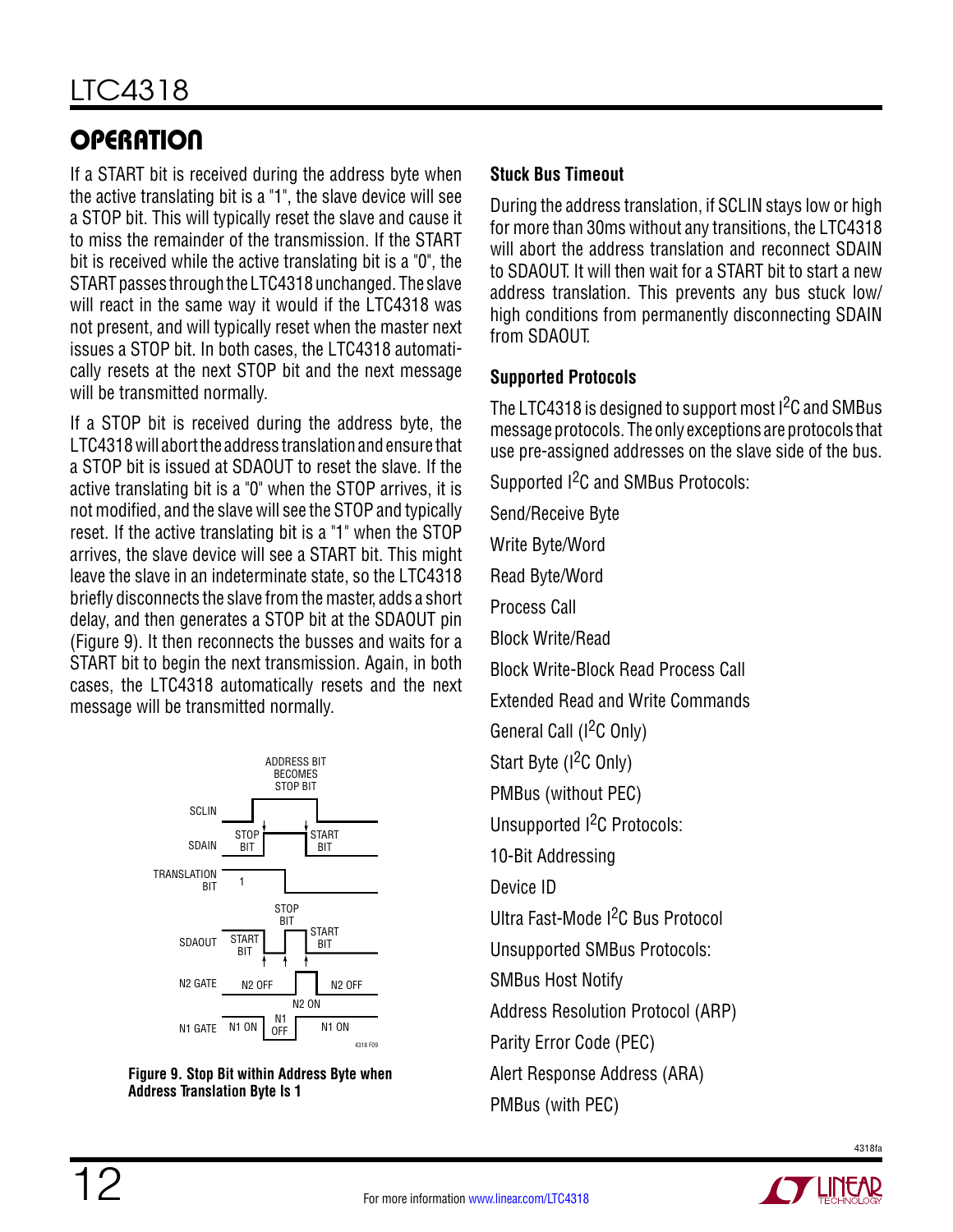### Typical Applications



**Figure 10. LTC4318 with Address Translation Byte of 0x02 and 0x04**

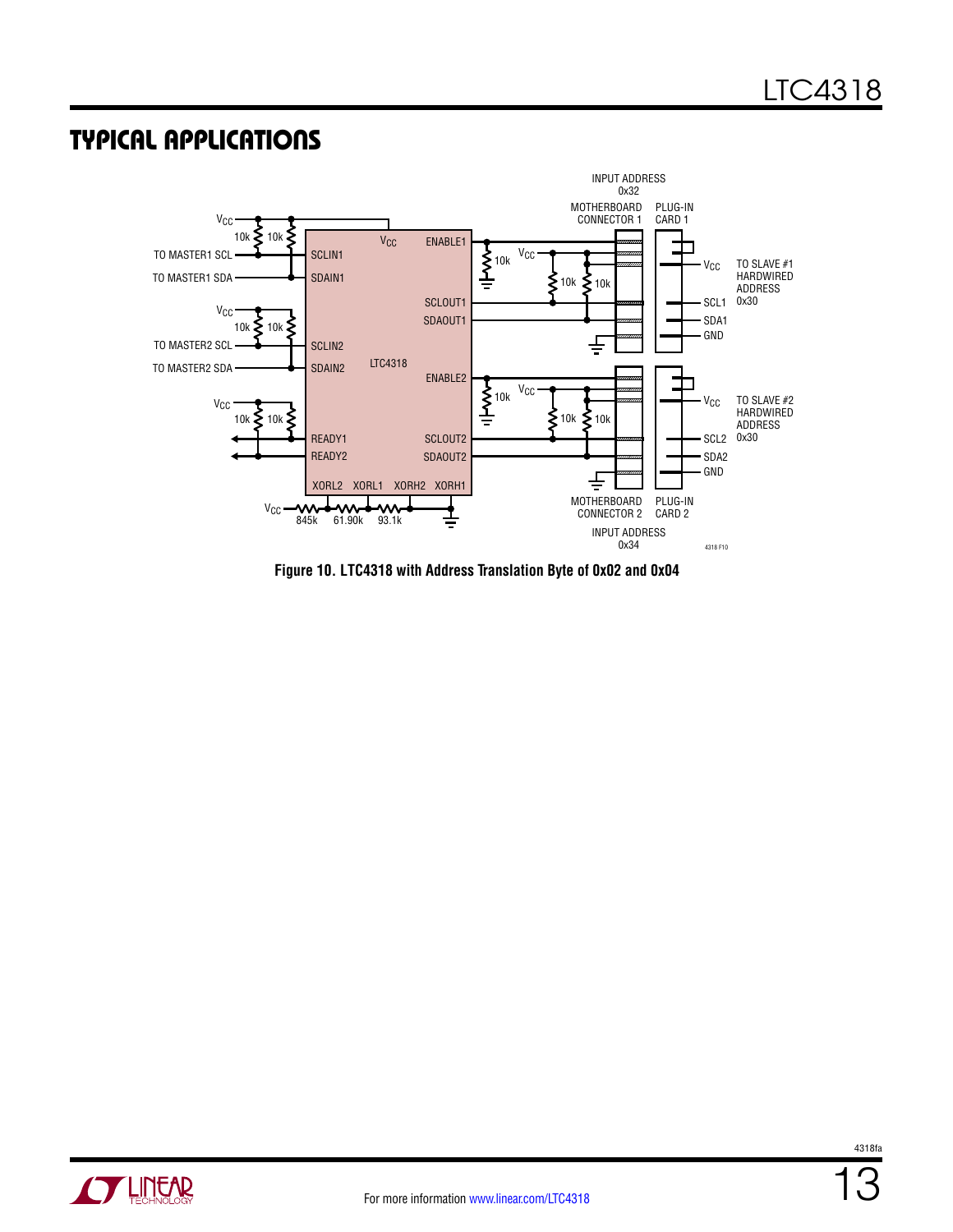### Package Description

**Please refer to <http://www.linear.com/product/LTC4318#packaging>for the most recent package drawings.**



- 6. SHADED AREA IS ONLY A REFERENCE FOR PIN 1 LOCATION
	- ON THE TOP AND BOTTOM OF PACKAGE

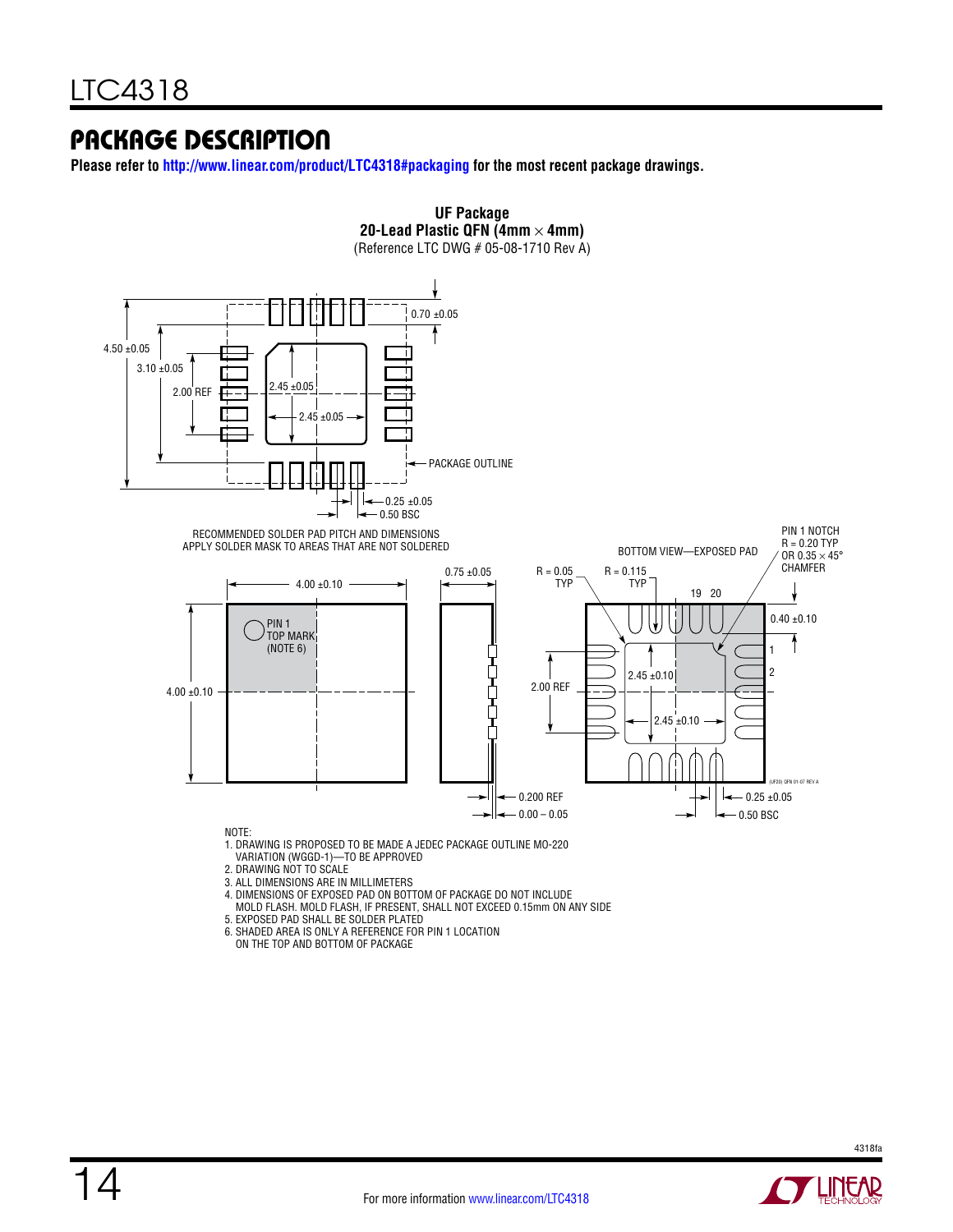### Revision History

| <b>REV</b> | DATE     | ESCRIPTION<br>ΠF                                    | <b>PAGE NUMBER</b> |
|------------|----------|-----------------------------------------------------|--------------------|
| . .        | $10/1^r$ | .<br><sup>.</sup> edits<br>. Minor<br>$\sim$ $\sim$ | . .                |